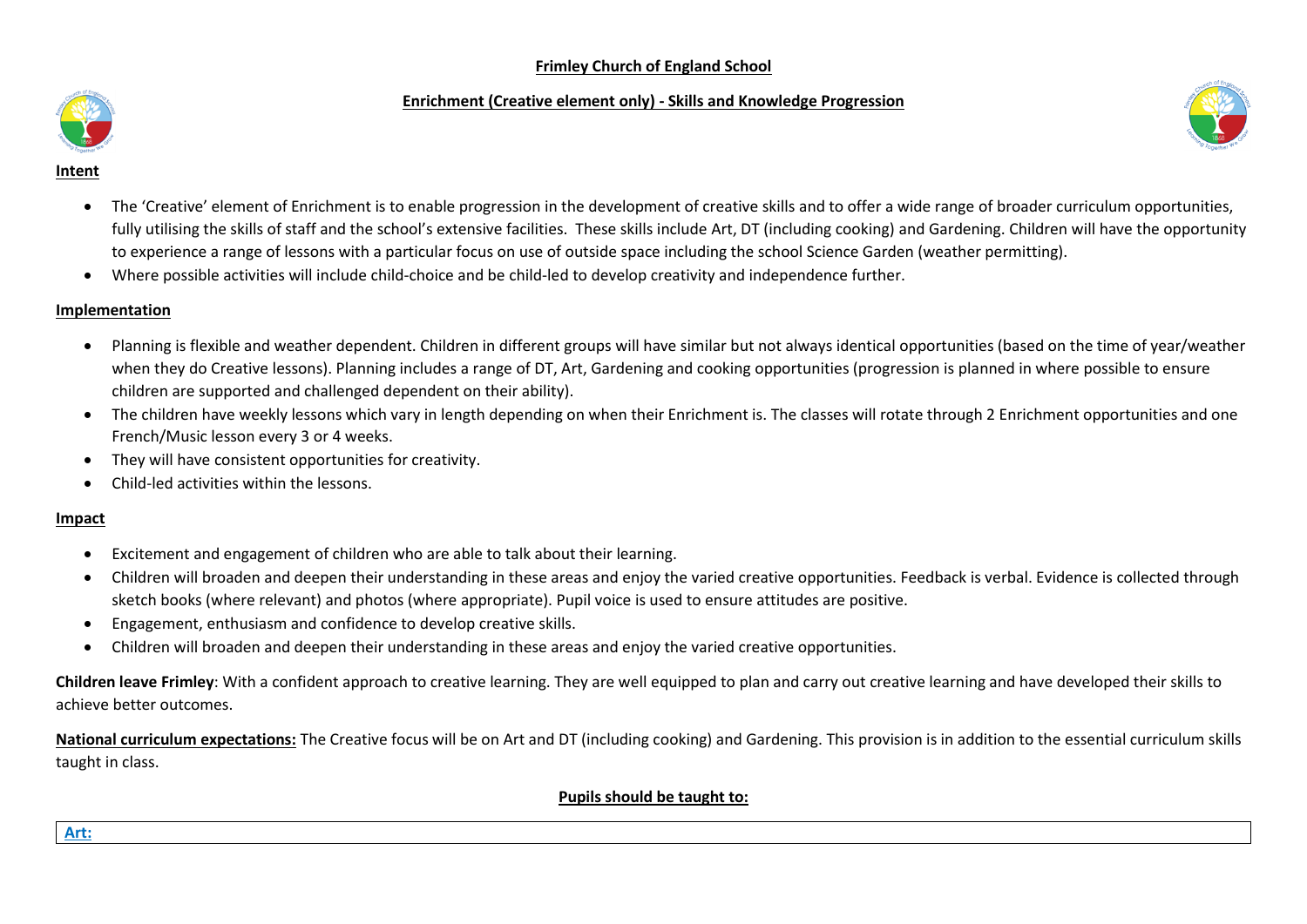Pupils should be taught to develop their techniques, including their control and their use of materials, with creativity, experimentation and an increasing awareness of different kinds of art, craft and design.

Pupils should be taught:

- to create sketch books to record their observations and use them to review and revisit ideas.
- to improve their mastery of art and design techniques, including drawing, painting and sculpture with a range of materials [for example, pencil, charcoal, paint, clay].
- about great artists, architects and designers in history.

#### DT: Design

- use research and develop design criteria to inform the design of innovative, functional, appealing products that are fit for purpose, aimed at particular individuals or groups.
- generate, develop, model and communicate their ideas through discussion, annotated sketches, cross-sectional and exploded diagrams, prototypes, pattern pieces and computeraided design.

## Make

- select from and use a wider range of tools and equipment to perform practical tasks [for example, cutting, shaping, joining and finishing], accurately.
- select from and use a wider range of materials and components, including construction materials, textiles and ingredients, according to their functional properties and aesthetic qualities.

## Evaluate

- investigate and analyse a range of existing products.
- evaluate their ideas and products against their own design criteria and consider the views of others to improve their work.
- understand how key events and individuals in design and technology have helped shape the world Technical knowledge.
- apply their understanding of how to strengthen, stiffen and reinforce more complex structures.
- understand and use mechanical systems in their products [for example, gears, pulleys, cams, levers and linkages].
- understand and use electrical systems in their products [for example, series circuits incorporating switches, bulbs, buzzers and motors].
- apply their understanding of computing to program, monitor and control their products.

## Cooking:

- understand and apply the principles of a healthy and varied diet.
- prepare and cook a variety of predominantly savoury dishes using a range of cooking techniques.
- understand seasonality, and know where and how a variety of ingredients are grown, reared, caught and processed.

# **What Frimley offers to its pupils:**

|               | Year 3                                                                                                                       | Year 4                                                                                                                   | Year 5                                                                                                                                | Year 6                                                                                                                                  |
|---------------|------------------------------------------------------------------------------------------------------------------------------|--------------------------------------------------------------------------------------------------------------------------|---------------------------------------------------------------------------------------------------------------------------------------|-----------------------------------------------------------------------------------------------------------------------------------------|
| Knowledge     | Art/DT: see relevant documents.                                                                                              | Art/DT: see relevant documents.                                                                                          | Art/DT: see relevant documents.                                                                                                       | Art/DT: see relevant documents.                                                                                                         |
|               | Gardening - Seasonal gardening, how to<br>garden/use of tools etc.<br>Introduction to Frimley Garden Award<br>(possibility). | Gardening - Seasonal gardening, how to<br>garden/use of tools etc. Continuing the<br>Frimley Garden Award (possibility). | Gardening - Seasonal gardening, how to<br>garden/use of tools etc.<br><b>Consolidating the Frimley Garden Award</b><br>(possibility). | Gardening - Seasonal gardening, how to<br>garden/use of tools etc. Independently<br>applying the Frimley Garden Award<br>(possibility). |
| <b>Skills</b> | Gardening - Intro to the Science Garden/staying<br>safe. Pond dipping. Planting daffodil bulbs.                              | Gardening - Continuing to use the Science<br>Garden/staying safe. Pond dipping. Planting                                 | Gardening - Consolidating their understanding<br>of the Science Garden/staying safe. Pond                                             | Gardening - Independently applying their<br>own knowledge to the Science Garden                                                         |
|               | Opportunity for outdoor art and photography.                                                                                 | daffodil bulbs. Opportunity for outdoor art<br>and photography.                                                          | dipping. Planting daffodil bulbs. Opportunity<br>for outdoor art and photography.                                                     | /staying safe. Pond dipping. Planting daffodil                                                                                          |